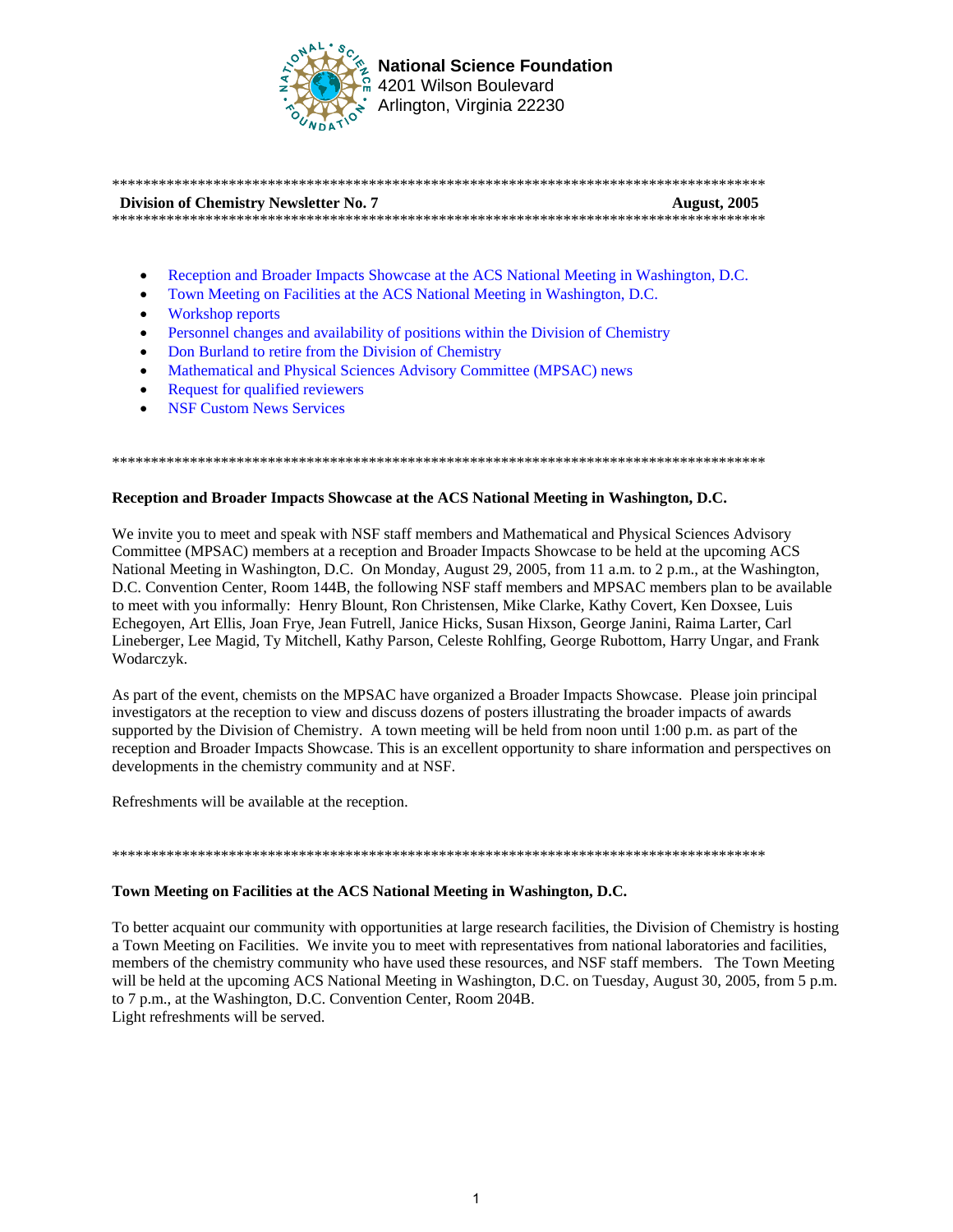#### <span id="page-1-0"></span>

## **Workshop reports**

The Division of Chemistry and the ACS supported a community workshop (co-chairs, John T. Groves and David Tirrell) to identify science drivers associated with the Molecular Basis of Life Processes, an MPS emphasis area in the FY2005 and FY2006 budgets that the Division of Chemistry was asked to coordinate on behalf of the MPS Directorate. The workshop report is available at http://www.chemistry.org/molecularbasis; a complementary report mentioned in the last newsletter is available at http://www.chem.ucdavis.edu/groups/gervayhague/MBLP Final Report.pdf. The Division also helped to organize an interagency workshop entitled "Conference on Research at the Interface of the Life and Physical Sciences: Bridging the Sciences." This workshop report is available at http://www.nibib1.nih.gov/events/110904conf/interfacereport20405.pdf.

Chemists on the MPSAC helped to organize MPS-wide workshops related to theory and to cyberinfrastructure and cyberscience. The reports, "Theoretical Science in the Mathematical and Physical Sciences Directorate," and "Identifying Major Scientific Challenges in the Mathematical and Physical Sciences Directorate and Their Cyberinfrastructure Needs," may be found at

http://www.nsf.gov/attachments/100811/public/MPSTheoryFinalReport-04-02-2005.pdf and http://www.nsf.gov/attachments/100811/public/CyberscienceFinal4.pdf, respectively. We thank the workshop organizers and participants for their assistance.

### Personnel changes and availability of positions within the Division of Chemistry

The Division of Chemistry has completed its national search and is pleased to announce that Janice Hicks is the Division's new Executive Officer. Janice has led the Division's Analytical and Surface Chemistry (ASC) program and coordinated ASC and physical chemistry programs. We thank Linda (Lee) Magid, who has ably served as the Division's Interim Executive Officer, and will continue to serve the Division as Science Advisor. Don Burland will be retiring in October as Senior Advisor (see below).

The Division welcomes Mike Clarke back from Boston College. Mike will again assist the Inorganic, Bioinorganic and Organometallic (IBO) program. We welcome Carol Bessel to the Division from Villanova University. Carol will also assist the IBO program. A complete listing of current staff may be found at http://www.nsf.gov/staff/staff list.jsp?org=CHE.

We thank Walter Ermler for his assistance with the Theoretical and Computational Chemistry program and with the Special Projects Office. He has joined the University of Texas at San Antonio. We also thank Lynn Schneemeyer for her work with the IBO program.

The Division of Chemistry asks you to consider serving as a program officer should your circumstances permit it, and to help us identify other individuals who might serve in this capacity. Rotators are responsible for planning, coordinating, and managing programs that support research, education, and human resource development in the chemical sciences. Applicants should have a Ph.D. or equivalent training in the chemical sciences, extensive knowledge of one or more chemistry subfields, and at least six years of successful independent research activity. Applicants should be familiar with the chemistry community and have administrative experience. Other important attributes are strong verbal and written communication skills, organizational skills, facility in using technology tools, and the ability to work effectively on a team. If you are interested in serving as a rotator, please see

## http://www.nsf.gov/about/career\_opps/careers/science.jsp.

About half of our 16 program officers are rotators, and they bring fresh insights to our work at NSF. Rotators can maintain their research programs while working at the Foundation. NSF provides time, travel resources, and use of technology to enable rotators to stay in touch with co-workers at their home institutions. Rotator positions are typically held for one or two years, but other arrangements are possible. Rotators not only serve the community and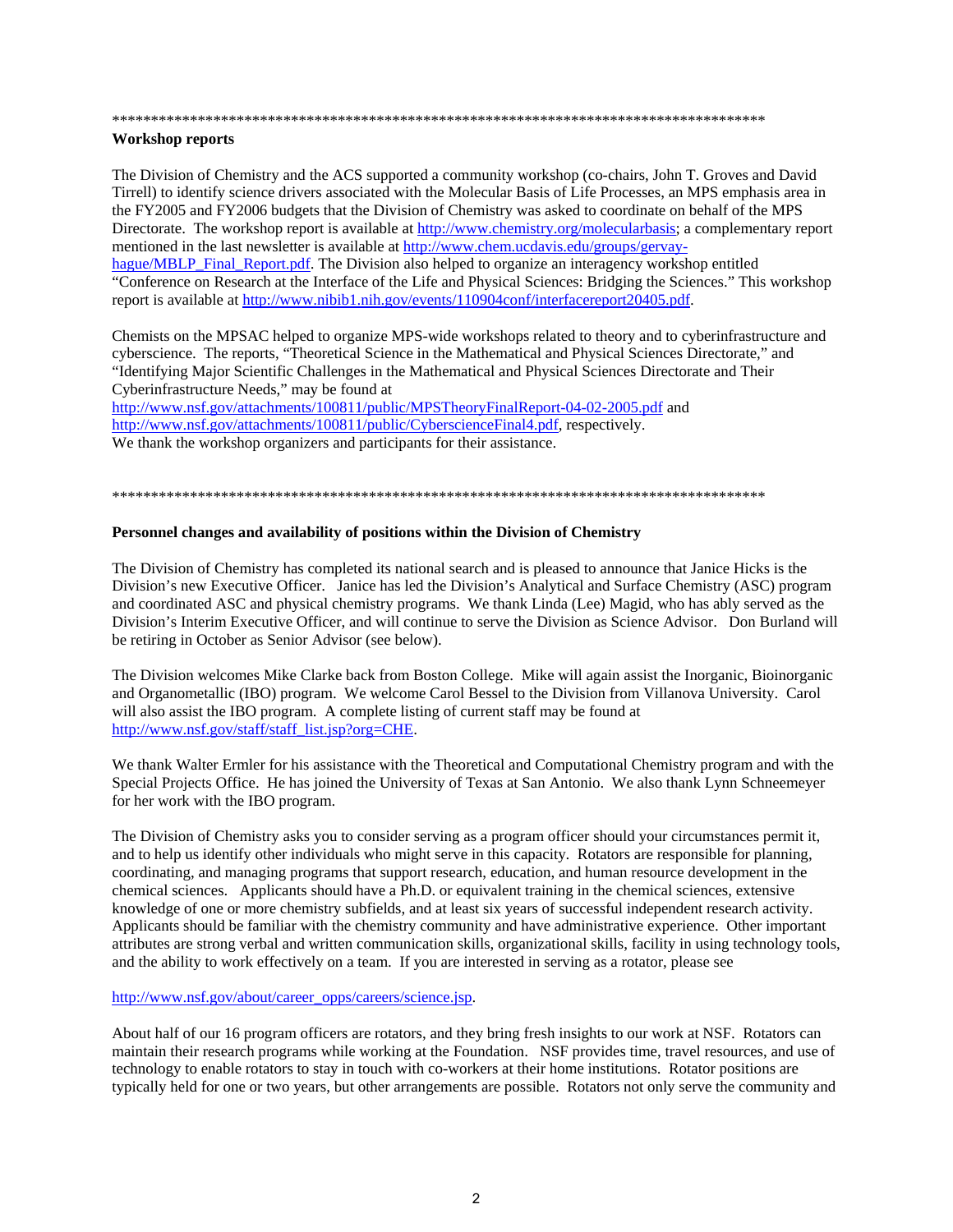<span id="page-2-0"></span>help to shape chemistry, but they also have excellent opportunities for professional development and establishment of new research directions upon returning to their laboratories.

Information about current open rotational program officer positions can be found at

http://www.nsf.gov/publications/ods/results.cfm?TextOuery=&Current status=Current& timeframe=Restrict+timeframe+to%3A&docType=Vacancy+Announcements&docSubtype  $=$ Scientific+and+Professional&search2.x=28&search2.y=8.

Applicants interested in rotational positions should send an email describing their interest and CV to Art Ellis at aellis@nsf.gov. NSF is an equal opportunity employer committed to employing a highly qualified staff that reflects the diversity of our nation.

# Don Burland to retire from the Division of Chemistry

We wish Don Burland farewell when he leaves the Division of Chemistry this October after 8 years of extraordinary service. Since his arrival at NSF, in 1997, Don has assisted many individuals at NSF and in the chemistry community, and he has contributed substantially to the advancement of basic research and education in the chemical sciences. Don's exemplary service also included a two-year stint as Acting Division Director. The Division of Chemistry will miss Don and wishes him well in his post-NSF activities.

# **Mathematical and Physical Sciences Advisory Committee (MPSAC) news**

The April, 2005 meeting of the MPSAC focused on issues related to the status of women in MPS disciplines in academia and possible MPS actions to enhance their levels of participation. The MPSAC chemists endorsed the idea of a follow-up workshop to enable the chemistry community to address these issues. The Division of Chemistry will be partnering with DOE and NIH to hold such a workshop in early 2006. Information about the MPSAC may be found at http://www.nsf.gov/mps/advisory.jsp.

### 

# **Request for qualified reviewers**

The Division of Chemistry seeks to enhance its pool of qualified reviewers of proposals. We invite researchers in the chemical sciences who have not previously reviewed for the Division of Chemistry but are interested in providing this service to contact us by visiting our website at

http://www.nsf.gov/mps/che/reviewer/reviewer\_info.jsp and completing the online registration form. We welcome qualified reviewers from academic, industrial, and government employment, as well as from other countries. It is important to recognize that the National Science Foundation reserves the right to choose reviewers. While we are unable to assure individuals that they will be asked to review proposals, we do attempt to call upon as many qualified reviewers as possible, and we try to limit the number of requests that we make to any single individual, recognizing the many demands our reviewers have on their time.